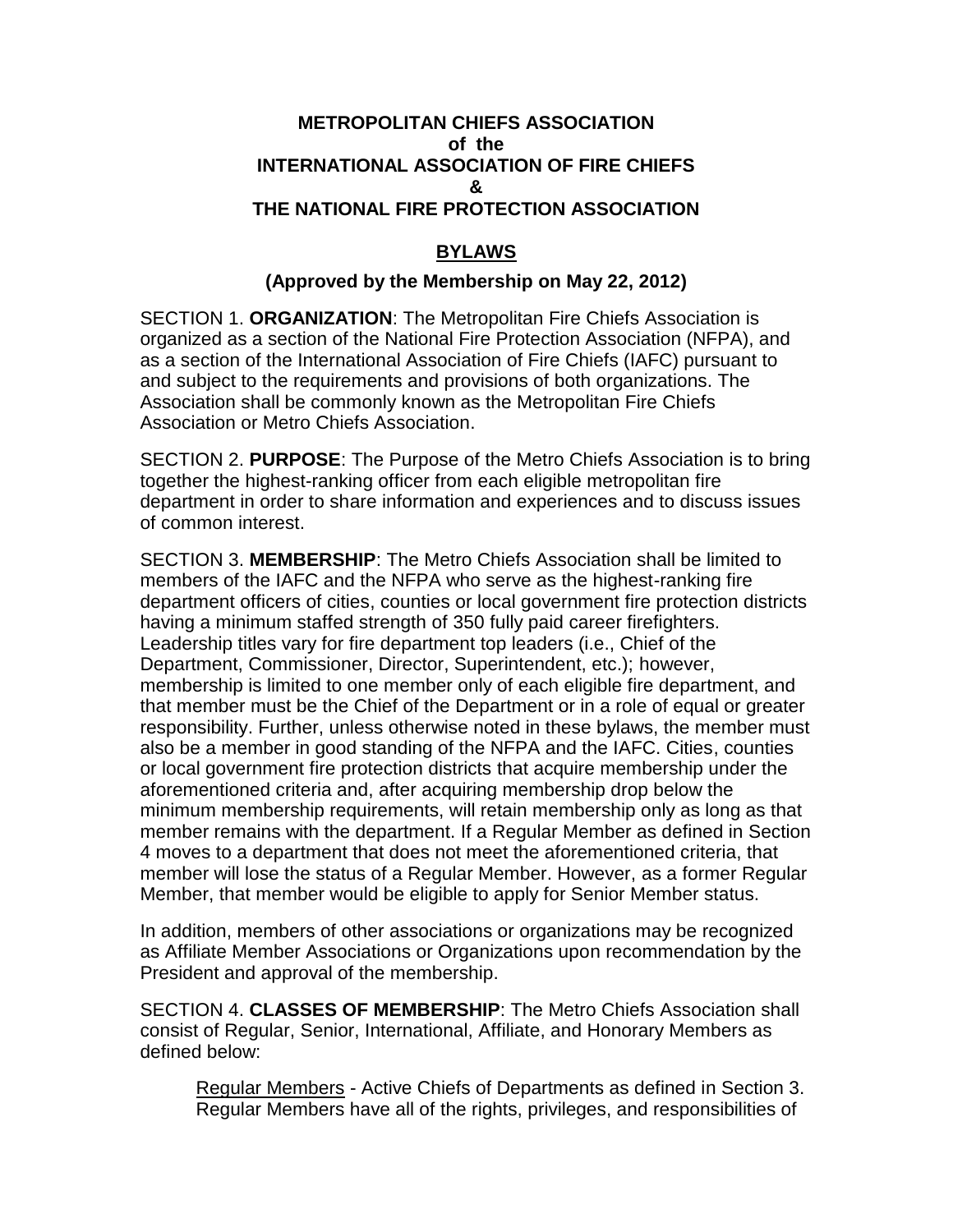membership, including full voting rights and the right to hold office. Only Regular Members are eligible to be elected as Officers of the Association.

Senior Members - Retired and/or former Regular Members who have served as Regular Members as defined in Section 3. Senior Members have the rights, privileges, and responsibilities of membership, including full voting rights. Senior Members pay Metro Association dues set at 50% of the Regular Member dues and are not required to be dues-paying members of the IAFC or NFPA. Senior Members are eligible to serve on the Executive Board in the Senior Board Member position only, except as provided in Section 7.

International Members – Active Chiefs of Departments as defined in Section 3 who lead departments outside Canada and the United States and protect a jurisdictional population greater than 750,000. International Members do have voting rights, but are not permitted to hold elected office. International Members are required to pay the Regular Member Metro Association dues but are not required to be members of the NFPA or IAFC. To encourage international membership, the Executive Board may waive the membership criteria as outlined in Section 3 and may waive a portion of the membership dues, but may not reduce the dues below 50% of the Regular Member Metro Association dues.

Affiliate Membership - An Association or Organizational Membership granted to the governing officer (President, Chair, etc.) or his or her designee of an approved Association or Organization as described in Section 3. In addition to the governing officer of the Association or Organization, up to nine additional members of the Association or Organization may attend and participate in conference activities. (The total maximum number of affiliate member attendees, including spouses/partners, would be 20.) Affiliate Members do not have voting rights, and are not permitted to hold elected office. Everyone attending the conference is required to pay appropriate conference fees, unless excused by the President.

Honorary Members - Persons with background and/or expertise in areas of Fire Prevention, Fire Suppression, or other related disciplines who warrant such recognition as determined by the President. Honorary Members shall not be permitted to vote or hold office.

SECTION 5. **VOTING RIGHTS**: All Regular, Senior, and International Members of the Metro Chiefs Association are entitled to one vote on any question.

Honorary and Affiliate members shall not be entitled to vote on any matter.

SECTION 6. **OFFICERS**: The officers of the Association shall be a President, a Vice-President, a Secretary, and a Treasurer. The officers shall be elected in accordance with the provisions of these bylaws. All officers shall serve terms of one year each, or until their successors are elected and qualified. No elected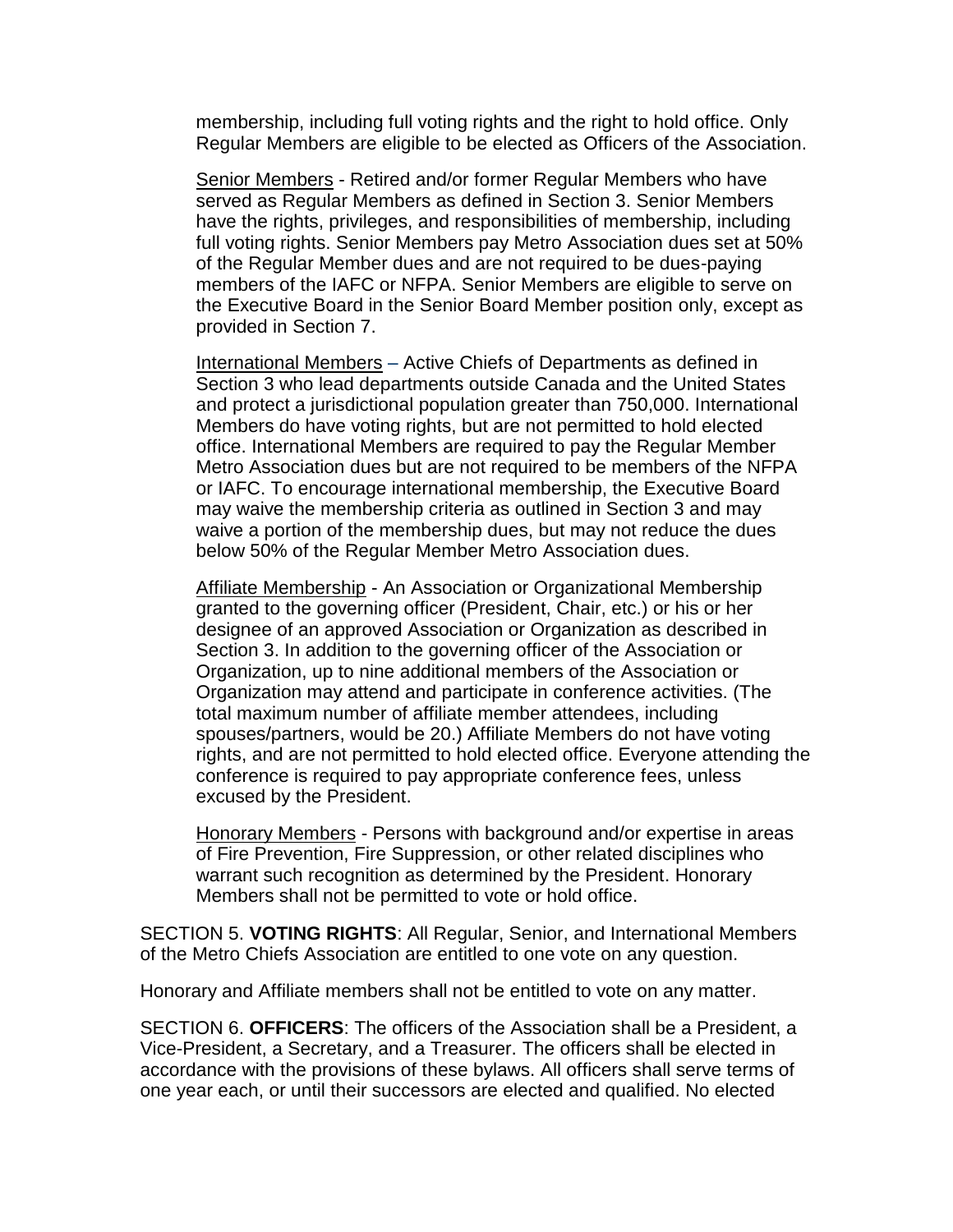officer may serve more than two consecutive terms in any one office. Terms of office begin at the annual conference of the Association.

The President of the Association shall preside at all meetings of the Association and of the Executive Board, and shall, with the approval of the Executive Board, appoint such committees as deemed appropriate or as otherwise established at the discretion of the Executive Board, except for the Executive Board, which is established under the terms of these bylaws. The President shall perform such other duties as determined from time to time by the Executive Board.

The Vice-President shall, at the request of or in the absence or disability of the President, undertake the powers and duties of the President and when so acting shall have all necessary powers and perform all such duties as the President or the Executive Board shall determine are necessary to carry out such role.

The Secretary shall perform such secretarial duties as are not performed by the Executive Secretary and such other duties as may be directed by the President or the Executive Board.

The Treasurer shall provide for the custody of all funds, securities, books of account and financial records of the Association.

There shall be an Executive Secretary who shall be a member of the NFPA staff and shall be named by the President of the NFPA. The Executive Secretary shall serve as secretary of the Executive Board but shall not have a vote in its affairs. The Executive Secretary shall not be an officer of the Association.

SECTION 7. **ELECTION OF OFFICERS AND BOARD MEMBERS**: At the Metro Chiefs annual conference, an election of officers and Board members (President, Vice President, Secretary, Treasurer, Board Member, Senior Board Member, and Alternate Board Member) shall be held. Voting Members wishing to be placed in nomination for office shall submit their name to the President no sooner than January 30 of the election year, and no later than close of business on the first day of the annual conference. No elected Officer or Board Member may serve more than two consecutive terms in any one office. The President shall submit to the body the names of all candidates for consideration. A simple majority vote shall decide each election. Terms of office begin at the annual conference of the Association. If a member of the Executive Board retires or resigns his/her position with his/her respective fire department after being duly elected, s/he may be permitted to complete his/her elected term with the approval of the Executive Board. If at any time the officer or board member in question accepts a position that, in the opinion of the Executive Board, conflicts with the interests and values of the Metro Chiefs Association, the Executive Board reserves the right to remove that person from office, thereby creating a vacancy on the Board (See Section 9 below). A member who is duly elected to the position of President shall be permitted to serve out his/her term as President and Immediate Past President unless removed from office by the Executive Board.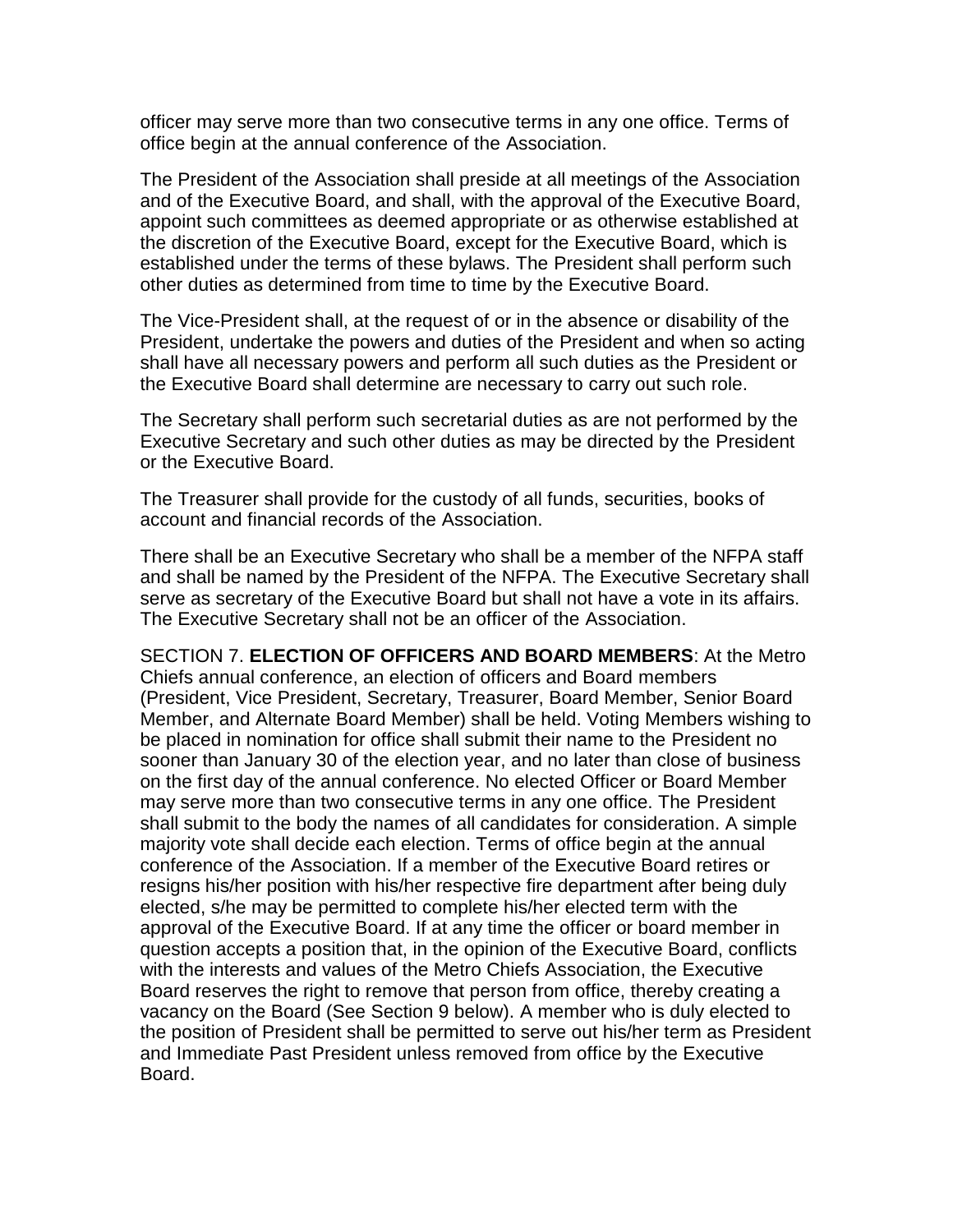SECTION 8. **EXECUTIVE BOARD**: There shall be an Executive Board, which shall have general charge of the affairs of the Association. It shall be empowered to act on behalf of the Association between meetings of the membership, to establish, appoint and empower additional committees in its discretion; and to exercise all rights and powers granted it by these Bylaws or otherwise. It shall submit a report to each annual conference of the Association covering its actions.

The membership of the Executive Board shall consist of all officers of the Association, the immediate Past President and three other members elected at large by and from the membership. Of the three members elected at large one shall be a Senior Member, and two shall be Regular members serving in the positions of Board Member and Alternate Board Member. The Alternate Board Member shall be entitled to participate in all meetings or other actions of the Executive Board, but shall not be entitled to vote unless the Board Member is absent from the meeting where the vote is to be taken.

SECTION 9. **VACANCY**: In the event of a vacancy occurring in the office of the President, or any other officer or member of the Board, the next officer in line shall immediately assume the duties and authority of the vacant office and this procedure shall continue until the Alternate Board Member ascends to the Board Member position. The order of succession shall be Alternate Board Member, Board Member, Treasurer, Secretary, and Vice President. Upon completion of this procedure the new President, with the approval of the Executive Board, may appoint a Regular Member to serve out the un-expired term of the Alternate Board Member.

SECTION 10. **ANNUAL CONFERENCE AND MEETINGS**: The Metro Chiefs Association shall meet a minimum of three times annually. In addition to the annual conference, which is held at a pre-selected site as approved by the membership, one meeting will be held during the IAFC Annual Conference in the host city, and one meeting will be held either in conjunction with the NFPA Annual Conference or at a time and location determined by the Metro Executive Secretary in consultation with the Metro Executive Board. Everyone attending the annual conference is required to pay appropriate conference dues and fees, unless excused by the President in consultation with the host chief.

10.1 QUORUM: A quorum for the conduct of business at an Annual Conference, a scheduled Meeting, or a Special Meeting of the Association shall consist of not less than 10 members of the Association. A quorum of the Executive Board to conduct business at meetings or via conference calls shall consist of not less than four members of the Executive Board, with at least two of the four members being officers of the Executive Board. A majority of Voting Members participating at such duly called meetings shall legalize all business transactions and questions except as otherwise may be provided expressly for in the Constitution and Bylaws of the IAFC and the NFPA.

10.2 ORDER OF BUSINESS: The following order of business shall govern meeting proceedings unless otherwise ordered by a simple majority vote of Voting Members present: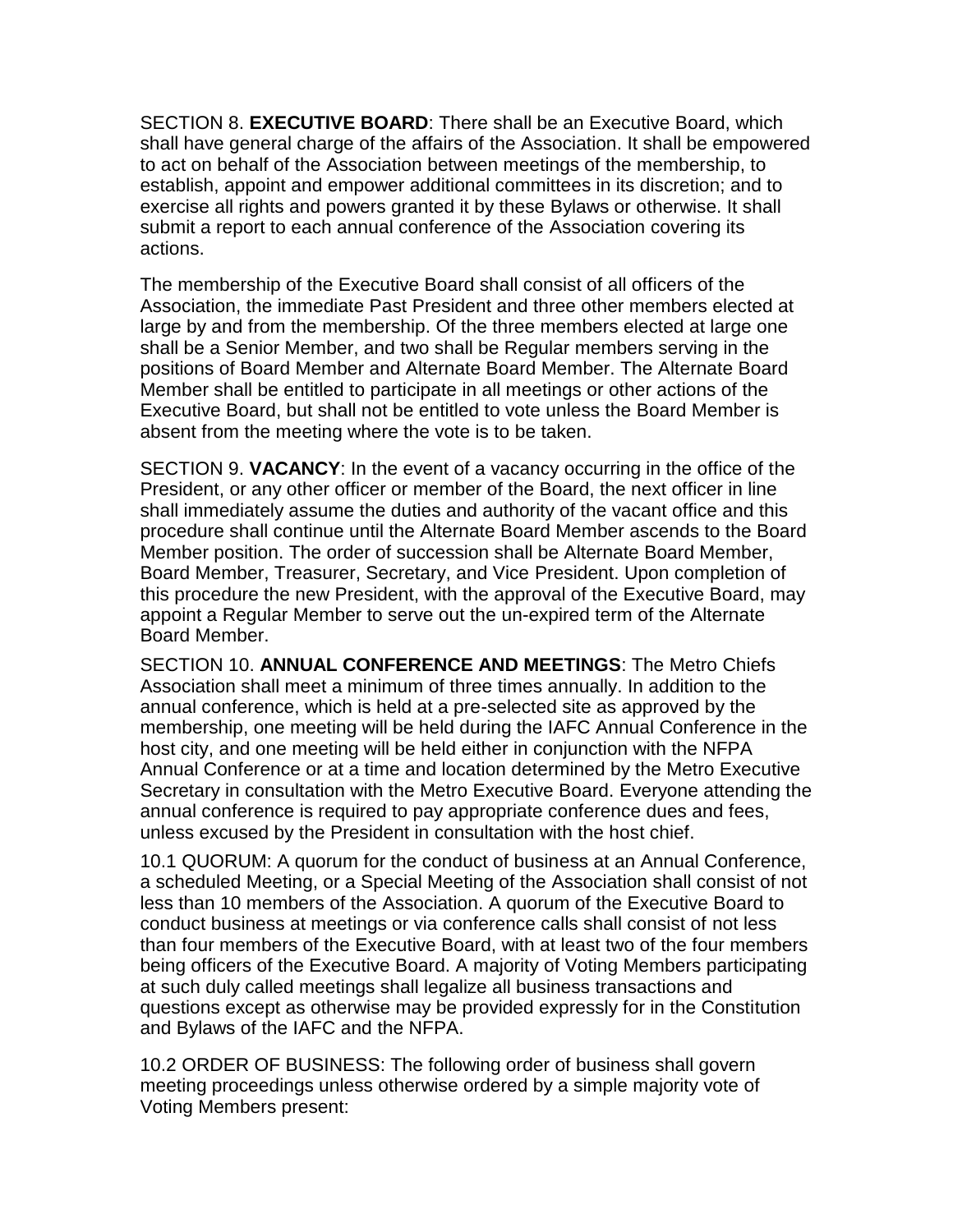- 1. president calls meeting to order
- 2. invocation
- 3. reading and adoption of minutes of previous meeting
- 4. reports from officers, board members and committees
- 5. meeting agenda
	- a. old business
	- b. new business
- 6. election of officers
- 7. selection of location and date of next meeting
- 8. adjournment

10.3 RULES OF ORDER: Except as otherwise provided in these Bylaws or the Rules of Order adopted by the Association, Robert's Rules of Order (Revised) shall govern the transaction of business.

- 1. The President, as presiding officer shall preserve order and decorum. He/She shall take no part while presiding, and shall decide all questions of order subject to an appeal of the members present and upon such an appeal, a vote shall be taken without debate. The presiding officer may state his/her reasons for the decision given and shall put the question as follows: "Shall the decision of the President be sustained?" A simple majority of the Voting Members present and voting shall be necessary to reverse the decision of the President.
- 2. Any member wishing to speak shall rise in place, state his/her name and residence, and address the presiding officer. Only Voting Members shall offer motions, second motions, and/or vote on motions. In any and all instances, when a member has finished speaking he/she shall resume his/her seat. When speaking, he/she shall confine himself/herself to the subject or question under consideration or debate.
- 3. When two or more members rise to speak simultaneously, the presiding officer shall decide who is entitled to the floor.
- 4. A member called to order by the presiding officer shall cease speaking immediately and take his/her seat until the point of order in question is decided, when he/she again shall be entitled to the floor.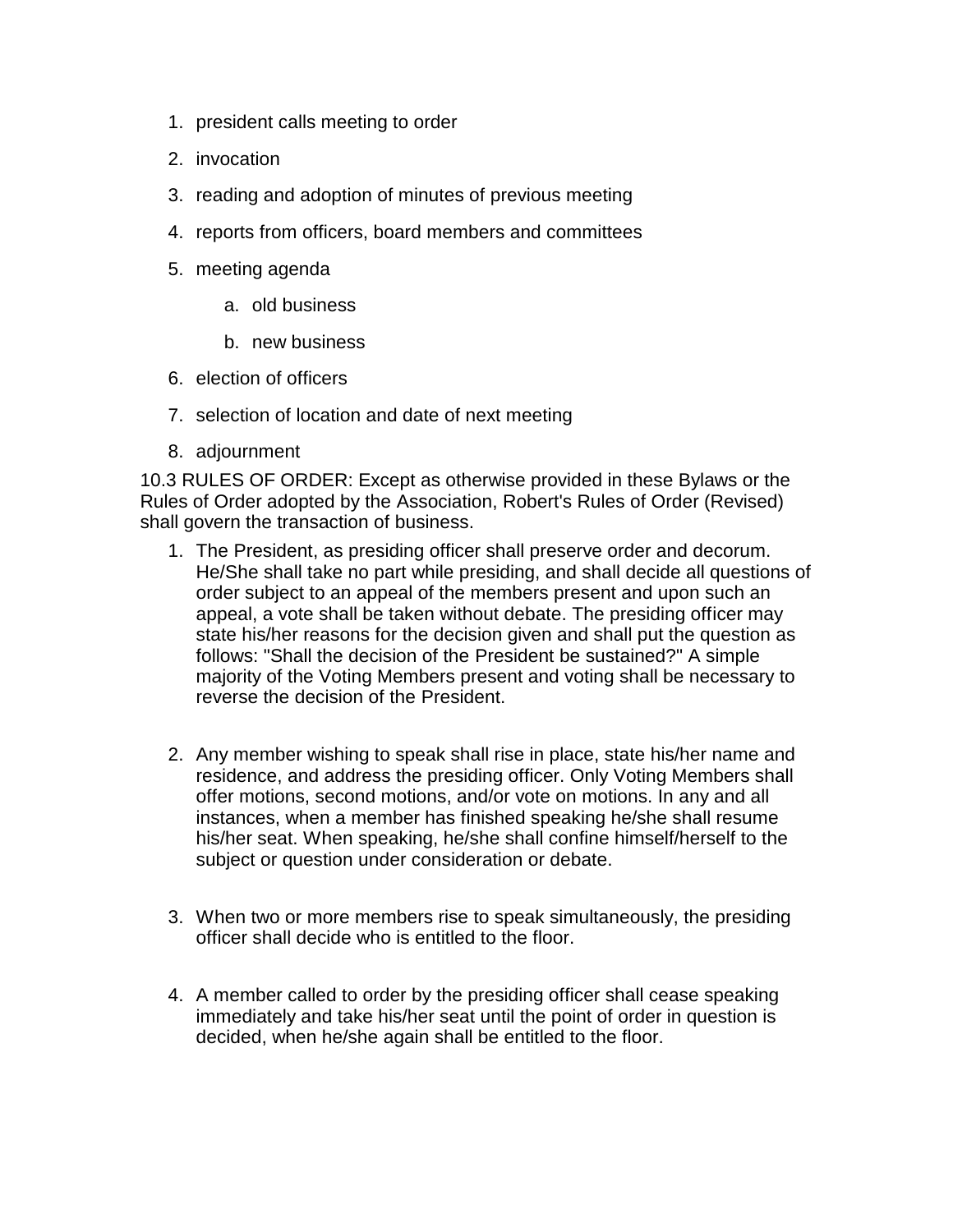- 5. Any questions coming before the meeting, for which no provision has been made in these bylaws or rules of order, shall be referred to the presiding officer, who shall be guided in his/her decision by the rules laid down in Robert's Rules of Order, to the extent that such rules are not superseded by express provisions of the NFPA and IAFC Constitution and Bylaws.
- 6. A motion to adjourn shall always be in order, except when a member is in possession of the floor, a vote is being taken, or it has been decided that a vote shall now be taken. A motion to adjourn is not debatable, but a motion to adjourn to a given time is open to debate.

SECTION 11. **CLOSED MEETINGS**: At the annual conference, and at any other Association meetings as deemed appropriate by the presiding officer, one or more sessions shall be reserved for closed meetings of Regular, Senior, Affiliate, and International Members. At these meetings, in addition to any other business, subjects believed to be of a sensitive nature shall be presented for discussion. Officers, Directors and staff representatives of the NFPA and/or the IAFC may also attend such meetings unless dismissed by the President. The presiding officer, with the approval of the Voting Members present, shall have the authority to request or invite other such persons that may be appropriate to attend the closed meetings, when such presence is deemed to be in the best interests of the Metro Chiefs Association, the IAFC, and the NFPA.

SECTION 12. **DUES**: Effective January 1, 1987 and thereafter, there is established a separate dues for membership to the Metro Chiefs Association. Such dues, as deemed appropriate, shall be set and voted upon by the Voting Members during the business session of the Annual Conference. A simple majority shall be required to amend the dues. Notification of a proposed change shall be provided to all Voting members no less than 30 days prior to the Annual Conference.

SECTION 13. **AMENDMENTS**: The consideration of any proposed amendments, to these bylaws and rules of order, of which notice has been given prior to the opening of an official meeting, shall be on the first day of the meeting.

No amendment to the bylaws or rules of order shall be made except when written notice of such amendment has been received and read in open session of the meeting, and a simple majority vote of the Voting Members present and voting shall be required to adopt such an amendment. All amendments, alterations or revisions of any part of these bylaws or rules of

order shall take effect upon their adoption of the Metro Chiefs Association, and approval of such amendment by the Board of Directors of the NFPA and the IAFC.

SECTION 14. **PRECEDENCE**: Nothing in these Bylaws shall be construed to be in conflict with, or take precedence over, the established articles and sections of